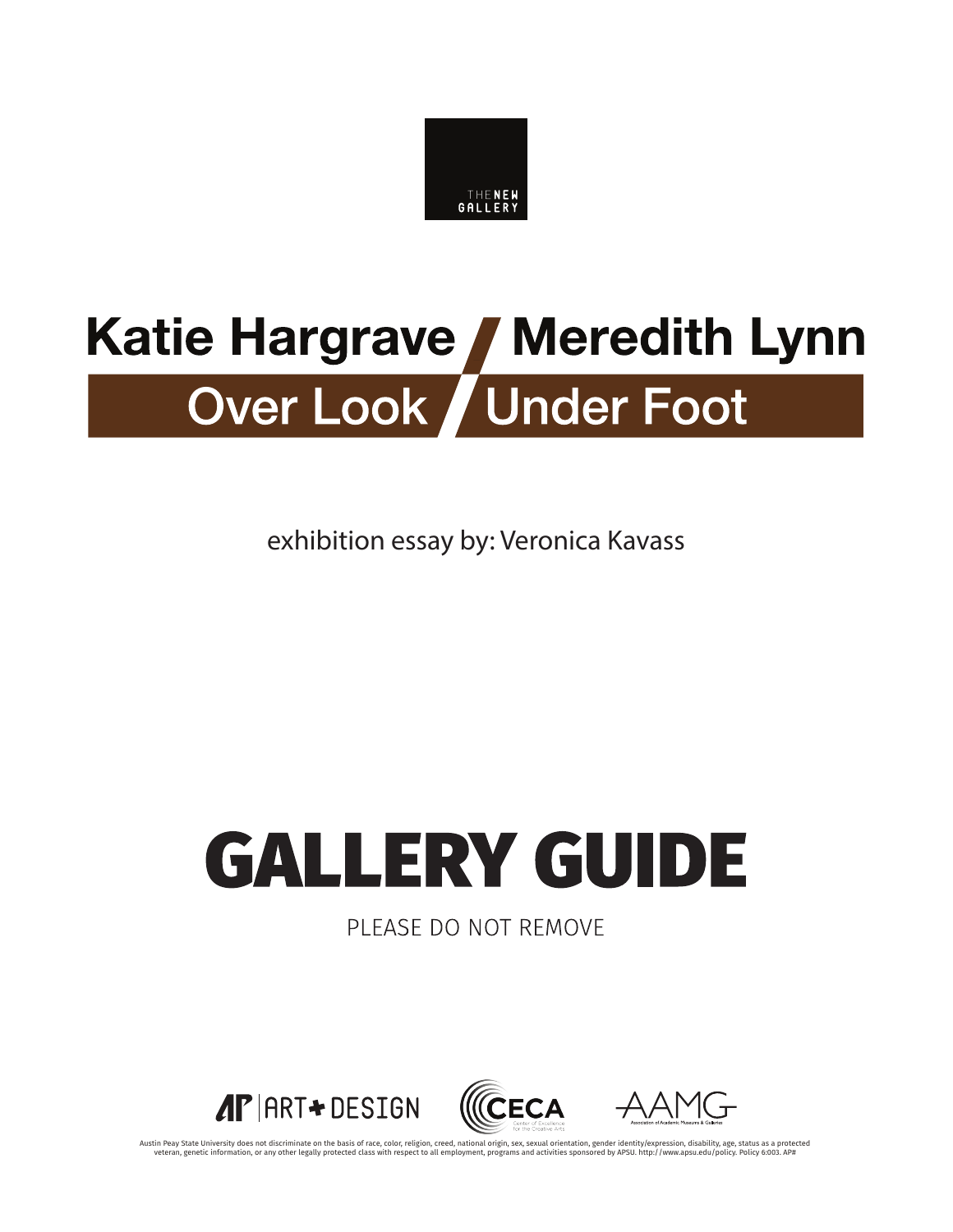#### **About the exhibition:**

As tent campers and National Parks enthusiasts, we spend a lot of time in the company of Airstreams, Winnebagos, and Jaycos, and have come to appreciate that for many, the RV makes a kind of relationship to nature possible. RVs can recreate the comfort and access of home, in the middle of spaces the federal government has set aside to be preserved as wild. We have seen our fellow campers set up potted plants, satellite dishes, and full multi-course meals, in the middle of what we hope to be wilderness. This comfort and accessibility is in opposition to romantic visions of national parks and some approaches to conservation. As nature writer Edward Abbey put it in *Desert Solitaire*, "You can't see anything from a car." There is a value judgement implicit in this statement. Abbey and others equate a certain connection to nature with spirituality, purity, and a unique kind of enlightenment, but that sort of experience in the outdoors deliberately excludes most park goers. Using a state with a wide variety of public lands as a springboard, we explore all five Utah National Parks – Zion, Arches, Canyonlands, Bryce Canyon, and Capitol Reef – and consider the complexities of a relationship to landscape that is heavily mediated by vehicles, cameras, and our own nostalgia.

We wish to acknowledge the land where this work was made, as the management of these places has happened from time immemorial by the Ute, Southern Paiute, and the Ancestral Pueblo peoples. While these sites are under the control of the National Parks system, it is indigenous peoples who continue to put necessary pressure on the US government to preserve these spaces.

- **Katie Hargrave / Meredith Lynn**

### **About the Artists:**

Katie Hargrave and Meredith Lynn are artists and educators who work collaboratively to explore the historic, cultural, and environmental impacts of public land. Their work has been shown at the Wiregrass Museum of Art (Dothan, AL), House Guest Gallery (Louisville, KY), and has been published by Walls Divide Press. Together they have been artists in residence at Signal Fire (Portland, OR).

Hargrave is based in Chattanooga, TN and has also had exhibitions at The Front (New Orleans, LA), Neon Heater (Finley, OH) and the Wienberg/Newton Gallery (Chicago, IL). She has been an artist in residence at Epicenter (Green River, UT), Hambidge Center for the Creative Arts (Raybun Gap, GA), and the Vermont Studio Center (Johnson, VT).

Lynn is based in Tallahassee, FL. Her solo work has recently been shown at the Morris Graves Museum of Art (Eureka, CA), Miami University of Ohio, and the Alexander Brest Gallery at Jacksonville University. She has been artist in residence at the Jentel Foundation (Sheridan, WY), the Kimmel Harding Nelson (Nebraska City, NE), and the Vermont Studio Center. Hargrave and Lynn met at the University of Iowa, where they both earned MFAs.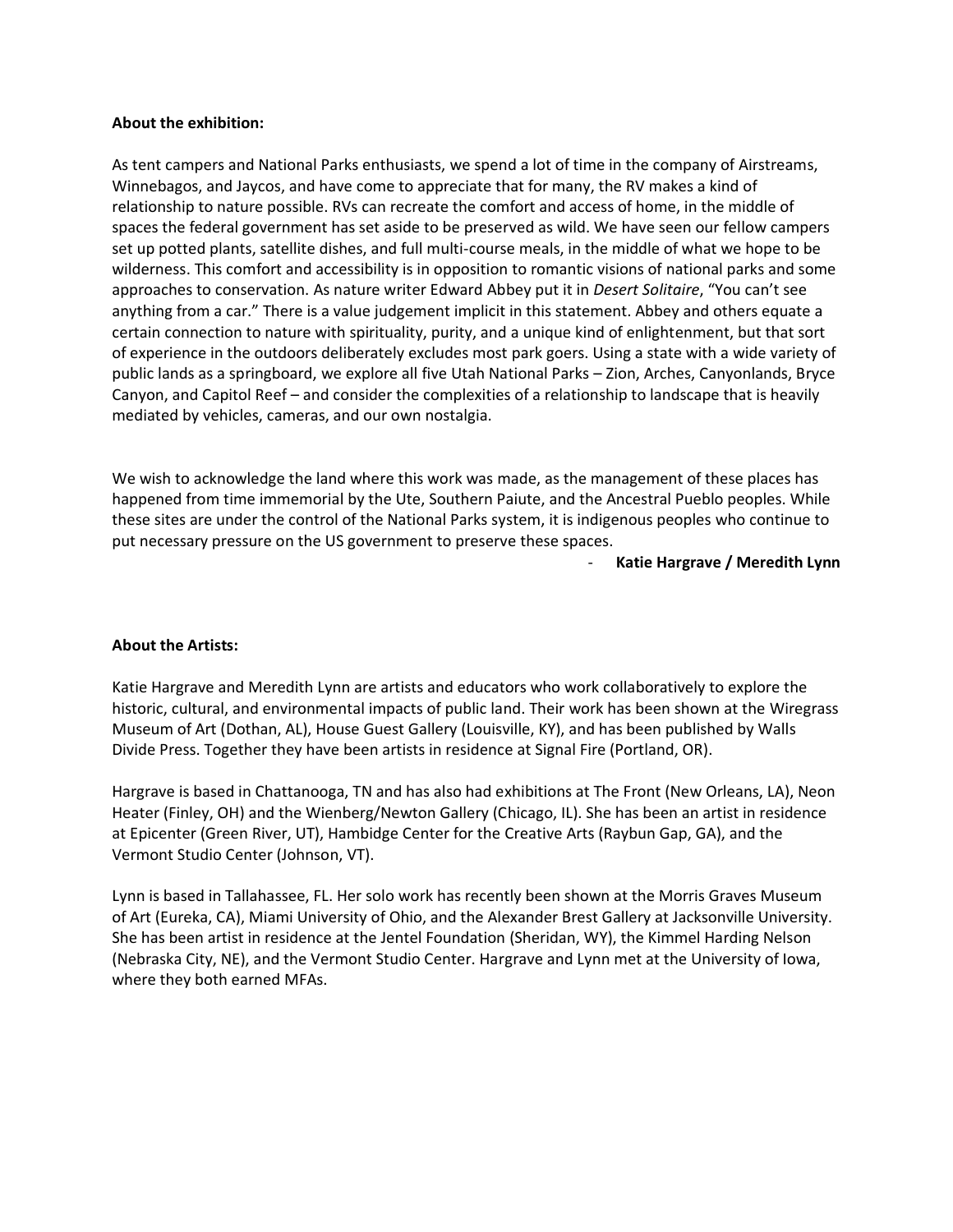## **The Time Has Come:** *Over Look/Under Foot* by Veronica Kavass

A room—with windows covered in black vinyl, only allowing a bit of natural light inside—rattles through the Utah desert. The room appears empty except for a living landscape projected in real-time on a faux wood wall containing small doors with shiny knobs. The room is loud. The land and sky are flipped: the surrounding desert enters the chamber through a pinhole because the room is actually a mobile camera obscura driven by two artists. In the exhibition *Over Look/Under Foot*, Katie Hargrave and Meredith Lynn collaborate by traveling through the public lands of Utah, turning the landscape on its head, and studying the way the very tools that help humans understand American "wilderness" simultaneously help them destroy it.

In the United States, the wilderness is a place where people drive giant RVs, exchange cash for goods/experiences, prioritize their comfort, and zealously document *everything* they see. In 1995, the environmental historian, William Cronon, shattered a few nature-loving hearts with his essay, "The Trouble with Wilderness; or, Getting Back to the Wrong Nature." His theories on wilderness contradicted the popular notion that preserving the natural world was one of the few things people were doing right—"Seen in this way, wilderness presents itself as the best antidote to our human selves, a refuge we must somehow recover if we hope to save the planet." He explains that the problem isn't the landscape or the flora and fauna that inhabit it, but the way humans consider the role that "preserved" wilderness plays in how they view their own existence on the planet: "If we allow ourselves to believe that nature, to be true, must also be wild, then our very presence in nature represents its fall. The place where we are is the place where nature is not." The essay was published before the Anthropocene became a familiar term, before "climate change" was a household political debate, before newspapers indulged in referring to our carbon footprints. By the end of the piece, the reader is left to reckon with the fact that a national park is not much different than a shopping mall.

Earlier this summer, when I first started reviewing the moving and still images to be included in *Over Look/Under Foot*, I experienced a growing desire to visit the Utah desert. Hargrave and Lynn's collaborative project doesn't function as a desert road trip advertisement—but their artwork is observational rather than judgmental, leaving open the possibility to become inspired to see the area oneself. I made arrangements to camp in Kodachrome Basin Park (named after the Kodachrome lens by the National Geographic Society in 1948). I hiked Bryce Canyon and Escalante, stargazed during a meteor shower, found scorpions under a blacklight, and cooked dinners over a campfire. I left the mid-August trip feeling like I did the desert "right*,"* but also that itch of the guilt of potentially (ahem, definitely) contributing to nature's fall. I rewatched "Capitol Reef Scene Drive (8 miles)" and contemplated why the video made me feel like I was watching Tarkovsky's film, *Stalker* and, consequently, made the memory of my trip occasionally feel like a version of *Stalker* (like I had spent a grand effort to go nowhere except my inner hell, perhaps). When asked how the trip was, I'd describe the stars and talk about how the entire area had once been the bottom of the sea when the dinosaurs roamed—both examples far, far away from me with regards to space and time.

Human presence is evident in Hargrave and Lynn's images by way of signage, roads, a van interior, a campsite bathroom, the tools used to capture the scenery—but the only actual visible human figures are found in the historical postcards mounted on the gallery walls and the open-source images printed on a tent. None of the visible people were captured by their lenses. The retro postcards refer to the early days of exploring national parks—a time when it wasn't so obvious how throngs of camping families could stifle and destroy nature. These found images also remind the artists of the time they traveled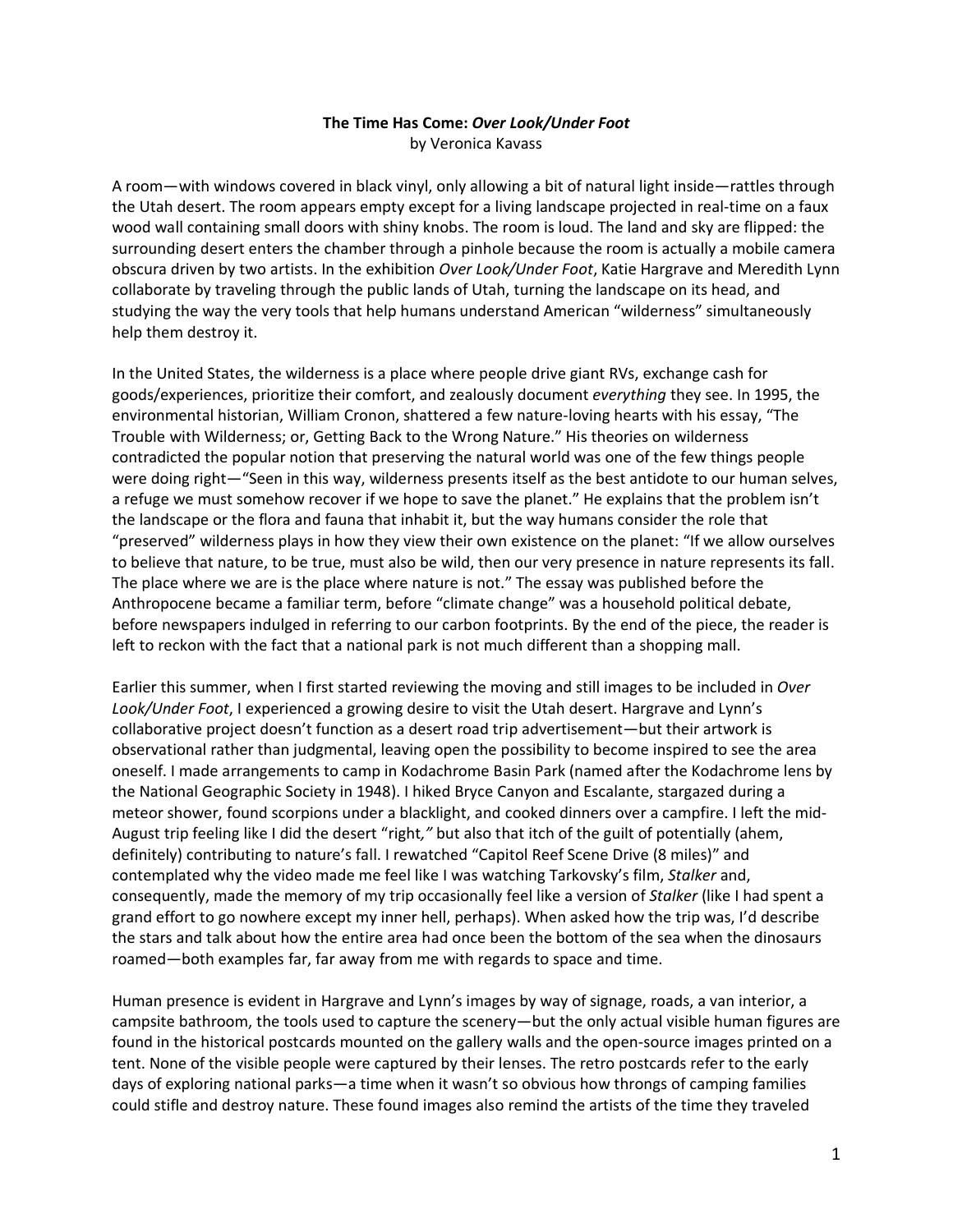with their own families to national parks. Their work is about a pastime they innocently engaged in…before they grew up and started to interrogate the nostalgic adventures.

Hargrave and Lynn met at the MFA visual arts program at the University of Iowa where they both began to understand art-making as a form of real discourse (opposed to portraying the aesthetics of research with no intention of actually testing theories). In the beginning of their graduate school days, they separately experimented with self-portraiture before evolving into work that put them in a deep dive mode—digging through archives, traversing vast amounts of physical space, and testing the tools that allow them to hypothesize what the hell is happening in our country. How do Americans shamelessly uphold mythologies and willfully tune out honest narratives? Their artistic collaboration asks questions instead of making statements. Together, they tug at the seams that hold a beloved facade together.

Separately, their practices overlap regarding conceptual underpinnings but they branch off from there. Lynn's body of work navigates ecopoetics as she imagines what language will surface in the future to commemorate nature after it ceases to exist: "In 100 years, we may use Valspar swatches to know what grass looked like."<sup>1</sup> In "Champagne Velvet Periplus," she draws the parallels between ancient and present-day codified language—used to elucidate the puzzle of our physical world—to reveal how dominant communication methods run around in circles, using abstractions (like language) to take steps *forward*.

I saw Hargrave's project "History Repeats Itself" at The Front Gallery in New Orleans many months before Michael Dickens introduced me to her work for this essay. I snatched several of the takeaway posters featuring printed speeches by all 16 of the 2016 GOP, their duplicate words redacted from each one. They are hilarious (I hung them up on my wall at the office). Eerily fitting that this exhibit opens one day before the 2020 presidential election.

The pinhole camera—what 11th-century Chinese book *The Dream Pool Essays* calls "the burning mirror"—initially functioned as a scientific tool that, amongst other things, prevented the human eye from becoming blinded when observing eclipses. It wasn't until the Renaissance that the camera obscura became a crucial artist tool. So, yes, the camera obscura has a long history that performs very differently today in the 21st century when everyone, especially in overcrowded national parks, is taking picture after picture with smartphones. Hargrave and Lynn were likely the only people documenting the landscape with a camera obscura van when they traveled the area earlier this year. What do they capture by bringing the landscape inside in this manner?

When asked what made this camera obscura road trip through national parks different than their previous journeys in Florida and California, Lynn told me there was more equipment (including their first time driving a camper) and a stronger commitment to "getting a complete picture of this huge area." A severe snowstorm pushed them to "haul ass across the state as the pandemic was shutting everything down" until they were forced to wait out the storm for a few days. While stuck in the snow in a time fraught with panicky questions regarding a future dominated by global disease and economic collapse, the two artists brainstormed over their footage and discoveries.

Nostalgia typically serves as the touchpoint people use to refer back to *that time* in the majestic forest and the awe-inducing canyon. They point to a picture they took and ask questions like *what year was that* instead of considering the landscape existing in and of itself (without them). The camera obscura and photography function in a sense, by definition, to first and foremost set-aside a moment in time. As

 $1$  From artist website description for "Mnemonic for the Future."